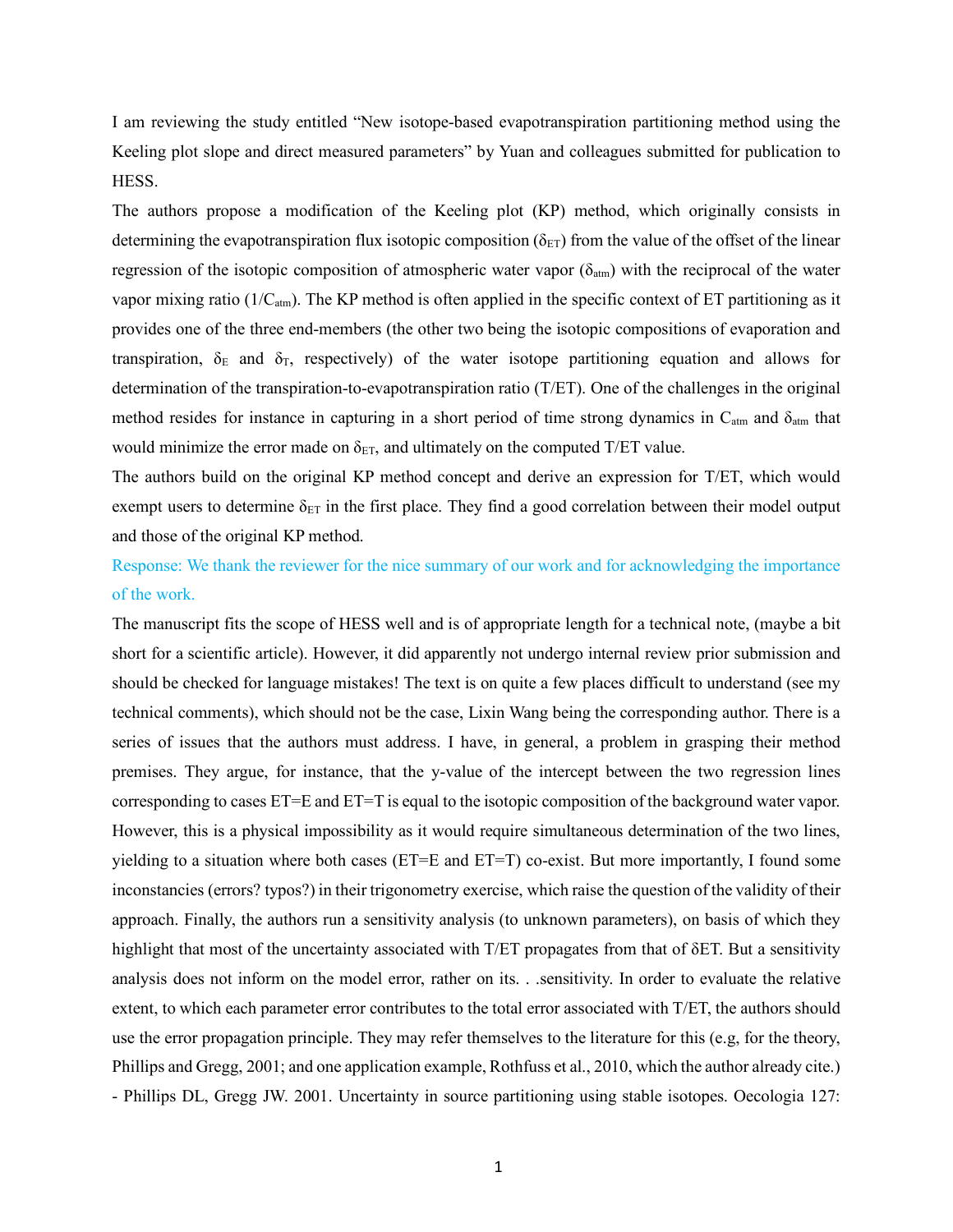### 171–179.

Response: We thank the reviewer's assessment. We agree "Technical Note" is a more appropriate article type for this contribution and we will change the article type during revision. We will clarify some methodology details to avoid further confusions. We agree with the reviewer that sensitivity analysis informs us the influence of parameter error to the model results, rather than informing us the model results error themselves. In the revised manuscript, in addition to sensitivity analyses, we will add analyses specifically targeting at the model uncertainty. We note that the uncertainty analysis of T/ET by Phillips and Gregg (2001) and Rothfuss et al (2010) was based on the theory of first-order Taylor series approximation of variance. This means all the parameters need to be independent. However, the parameters k,  $\delta_{\rm v}$  and  $1/C_{\rm v}$  are related to each other in the new method. Therefore, instead of using the traditional uncertainty analysis of T/ET by Phillips and Gregg (2001) and Rothfuss et al (2010), we used error propagation principle to analyze the uncertainty difference between the traditional  $F<sub>T</sub>$  method and our method. The result indicated that the uncertainty of two methods was similar. Details are shown as follows. We will add this new addition after section 3.1.

"To compare the uncertainty between the traditional  $F_T$  method and our method, we first define,

$$
b = -\frac{\overline{1}}{c_v}k + \overline{\delta_v} \quad , \tag{16}
$$

such that:

$$
F_T(\delta_v) = -\frac{\overline{1}}{c_v} \frac{k}{(\delta_T - \delta_E)} + \frac{\overline{\delta_v} - \delta_E}{\delta_T - \delta_E} = \frac{b - \delta_E}{\delta_T - \delta_E} \quad , \tag{17}
$$

Here note that b,  $\delta_E$  and  $\delta_T$  are independent. If k is associated with an error  $\sigma_k$ , b will have an error  $\sigma_b$ propagated by  $\sigma_k$ . Then we will have:

$$
b + \sigma_b = -\frac{\overline{1}}{c_v}(k + \sigma_k) + \overline{\delta_v} \quad , \tag{18}
$$

Combining Eq. (16) and Eq. (18), we will have

$$
\sigma_b = -\frac{1}{c_v} \sigma_k \quad , \tag{19}
$$

Additionally, the only difference between Eq. (1) and Eq. (17) is the item  $\delta_{ET}$  in Eq. (1) and the item b in Eq. (17). To understand the error propagation principle from the slope to the intercept in the Keeling plot approach, we established two equations to describe point ( $\frac{1}{c_v}$ )  $\frac{1}{c}$ ,  $\overline{\delta_v}$ ) on both the OLS fitting line and the OLS fitting line considering the error terms of k and  $\delta_{ET}$ .

$$
\overline{\delta_v} = k \frac{\overline{1}}{c_v} + \delta_{ET} \quad , \tag{20}
$$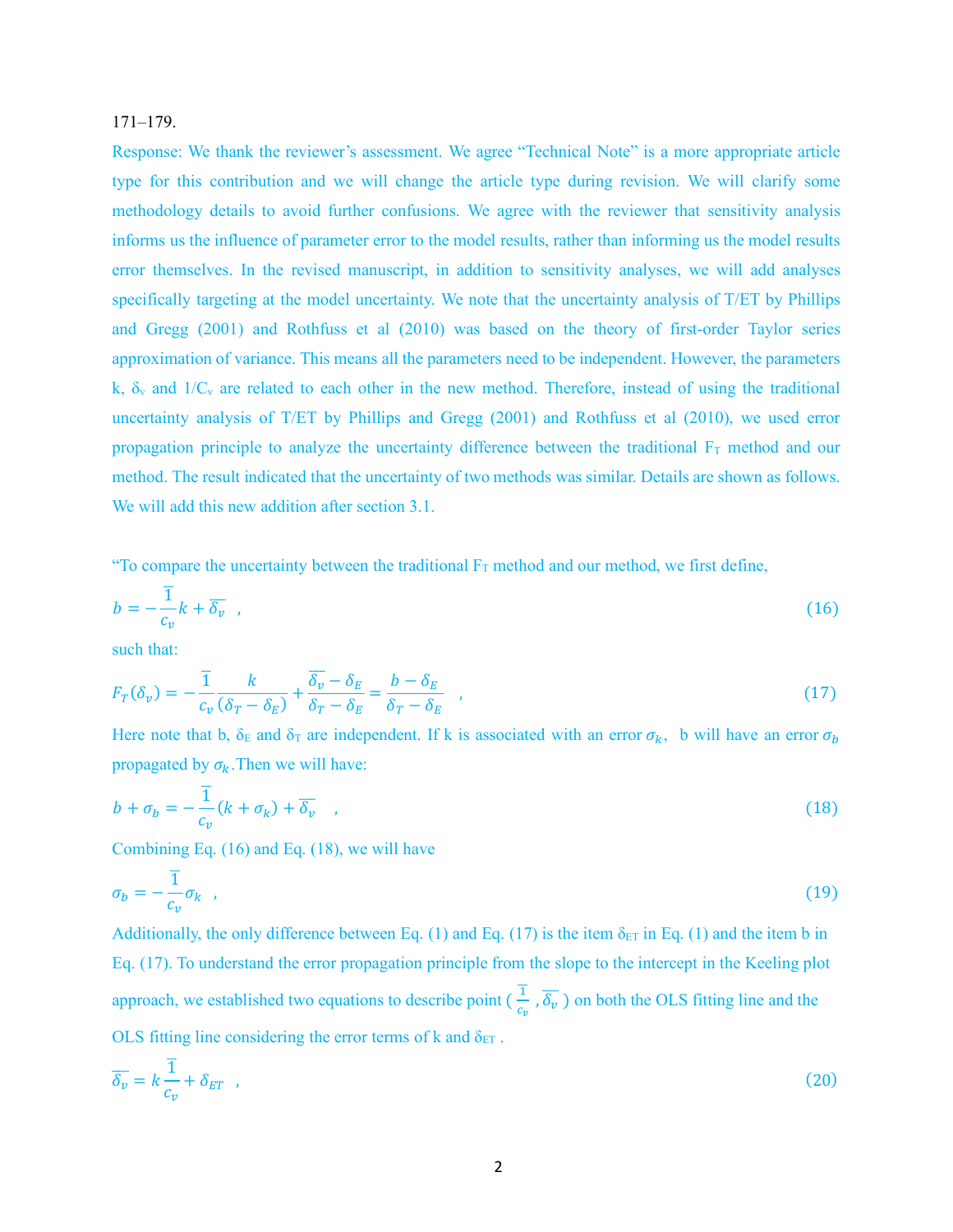$$
\overline{\delta_v} = (k + \sigma_k) \frac{\overline{1}}{c_v} + (\delta_{ET} + \sigma_{ET}) \quad , \tag{21}
$$

where  $\sigma_{ET}$  is the variance of  $\delta_{ET}$ .

Combining Eq. (20) and Eq. (21), we will have

$$
\sigma_{ET} = -\frac{\overline{1}}{c_v} \sigma_k \quad , \tag{22}
$$

Comparing Eq. (19) and Eq. (22), we can conclude  $\sigma_b = \sigma_{ET}$ . As Eq. (17) is the same as Eq. (1) whose  $\delta_{ET}$ is replaced by b, the uncertainty of our method to quantify  $F_T$  is the same as that of traditional method." The authors will find my specific comments below:

Specific comments

Highlights

Highlights 1 and 2 overlap. I suggest merging them.

Response: They will be merged as follows:

"A new method was developed to estimate the evapotranspiration partition using isotopes and we provided detailed theoretical derivation."

### Abstract

Check where variable symbol is given however not further mentioned. Furthermore, I suggest a bit of streamlining, i.e., 1- don't bother mentioning the other partitioning method; 2- better detail the underlying concept of the modified keeling plot (KP) method; 3- mention the validation step; 4- close the abstract by explaining the benefits of using this new application of the KP method compared to the "traditional" use of the isotopic partitioning equation.

Response: We thank the reviewer for the constructive comment. The abstract will be revised as follows:

"To better understand water and energy cycles, numerous efforts to partition evapotranspiration (ET) into evaporation (E) and transpiration (T) have been made over the recent half century. One of the analytical methods is the isotopic approach. The isotopic composition of ET ( $\delta$ <sub>ET</sub>) is a crucial parameter in the traditional isotope-based ET partition model, which, however, has considerable uncertainty and sensibility. Here we proposed a modified method relying on Keeling plot slope (k), and relying on the direct measurements of atmospheric vapor concentration and isotopic composition of atmospheric vapor  $(\delta_y)$ , to avoid the direct use of  $\delta_{ET}$ . Unlike using explorational intercept of Keeling plot in traditional method, our modified method utilized k and individual observations. Mathematical derivation of the modified method was provided, and field observations were used to evaluate the modified method. The same as the traditional method, we used Craig-Gordon model for the isotopic composition of evaporation ( $\delta_E$ ) and chamber method for the isotopic composition of transpiration ( $\delta_T$ ) in our modified model in the validation. The T fraction in total ET based on the modified method agreed well with those using the traditional isotopic method. The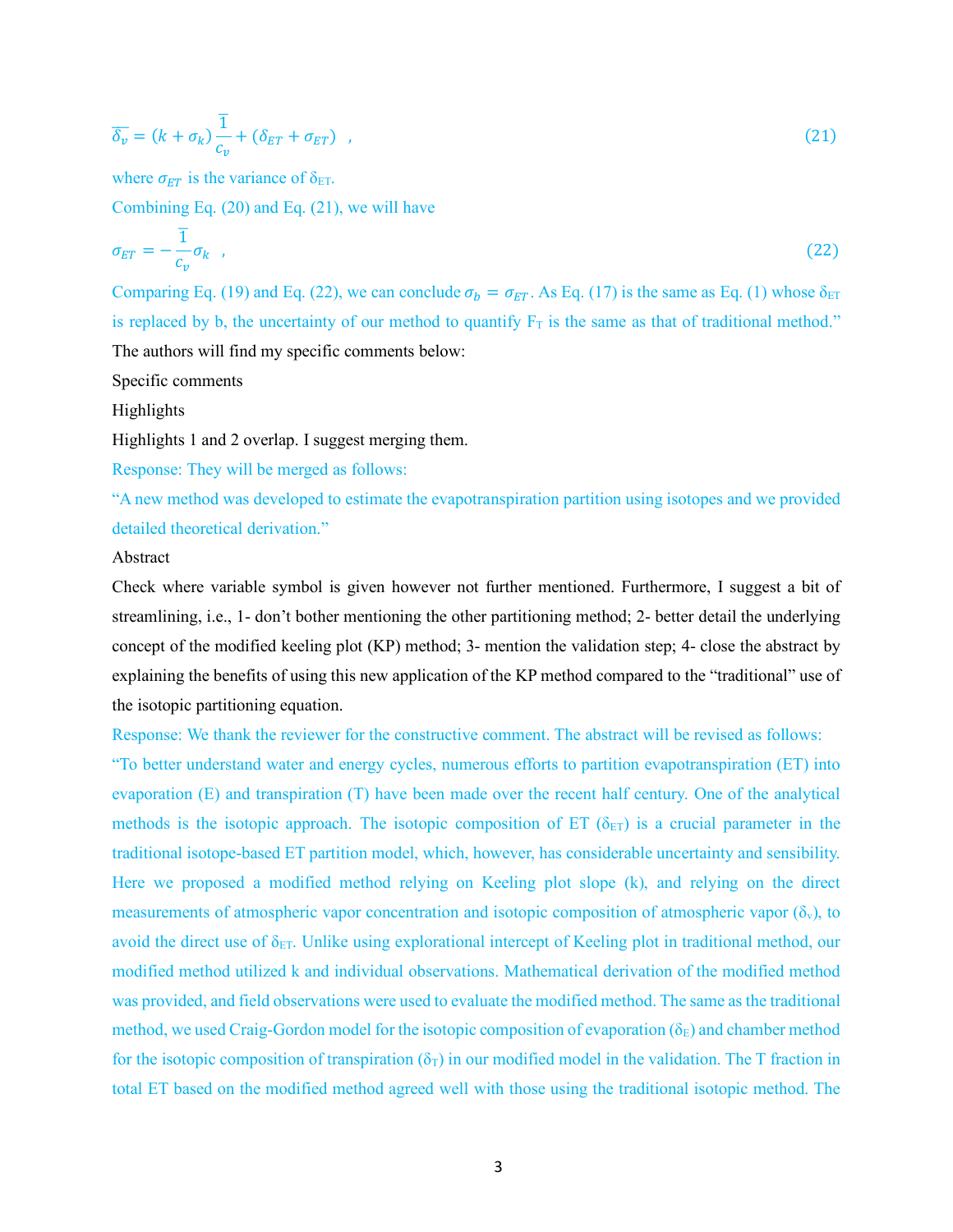overall uncertainty of the modified method was the same as that of traditional method. However, the modified method eliminates the high sensitivity contribution parameter  $\delta_{ET}$ , and redistribute the sensitivity of  $\delta_{ET}$  into three parameters with two of them being directly measured. In addition, the new method can provide high frequency  $F_T$  values. Instead of producing one  $F_T$  value over each observation period (e.g., 30) mins), the new method can produce  $F_T$  for each individual observation when majority of the variance of the observations can be explained by an ordinary least square regression line."

L29-30. Strictly speaking, the partitioning of ET does not help you quantify fluxes. For this you need ET flux density absolute values. Please reformulate.

Response: Will revise it as shown above.

L32. "from the field scale to the global scale

Response: We thank the reviewer for the correction. We will delete this sentence.

L33. "often" is a too strong word. Rothfuss et al. (2020, BGD) show that barely ET isotopic partitioning studies were published over the period 1990-2019. . .Please revise - Rothfuss, Y., Quade, M., Brüggemann, N., Graf, A., Vereecken, H., and Dubbert, M.: Reviews and syntheses: Gaining insights into evapotranspiration partitioning with novel isotopic monitoring methods, Biogeosciences Discuss., https://doi.org/10.5194/bg2020-414, in review, 2020.

Response: We will revise it and remove "often".

L40. "Our study presents"

Response: We thank the reviewer for the correction. We will correct this.

1. Introduction

Check where acronyms are given however not further used in the text.

Response: We will thoroughly check these and delete acronyms not further used in the text.

L55-57. Check phrase construct. Also if you mention open water bodies evaporation, you may as well mention water intercepted by the vegetation. I suggest you restrain to ET=E+T to define your framework.

Response: We thank the reviewer for the constructive comment. The canopy-interception component to evaporation will be added as follows:

"Terrestrial evapotranspiration (ET) links water, energy, and carbon cycles on land surface (Jung et al., 2010), consisting of evaporation (E) from soil (Sprenger et al., 2016), open water (Gat et al., 1994) and canopy-intercepted water (Stockinger et al., 2017), as well as transpiration (T) from plants (Wang et al., 2012a; Wang et al., 2014)"

As annual precipitation our study site is less than 400 mm, we ignored the canopy-intercepted water. We will restrain to ET=E+T in our study.

L62. "Besides". Revise (colloquial).

Response: Will change to "in addition".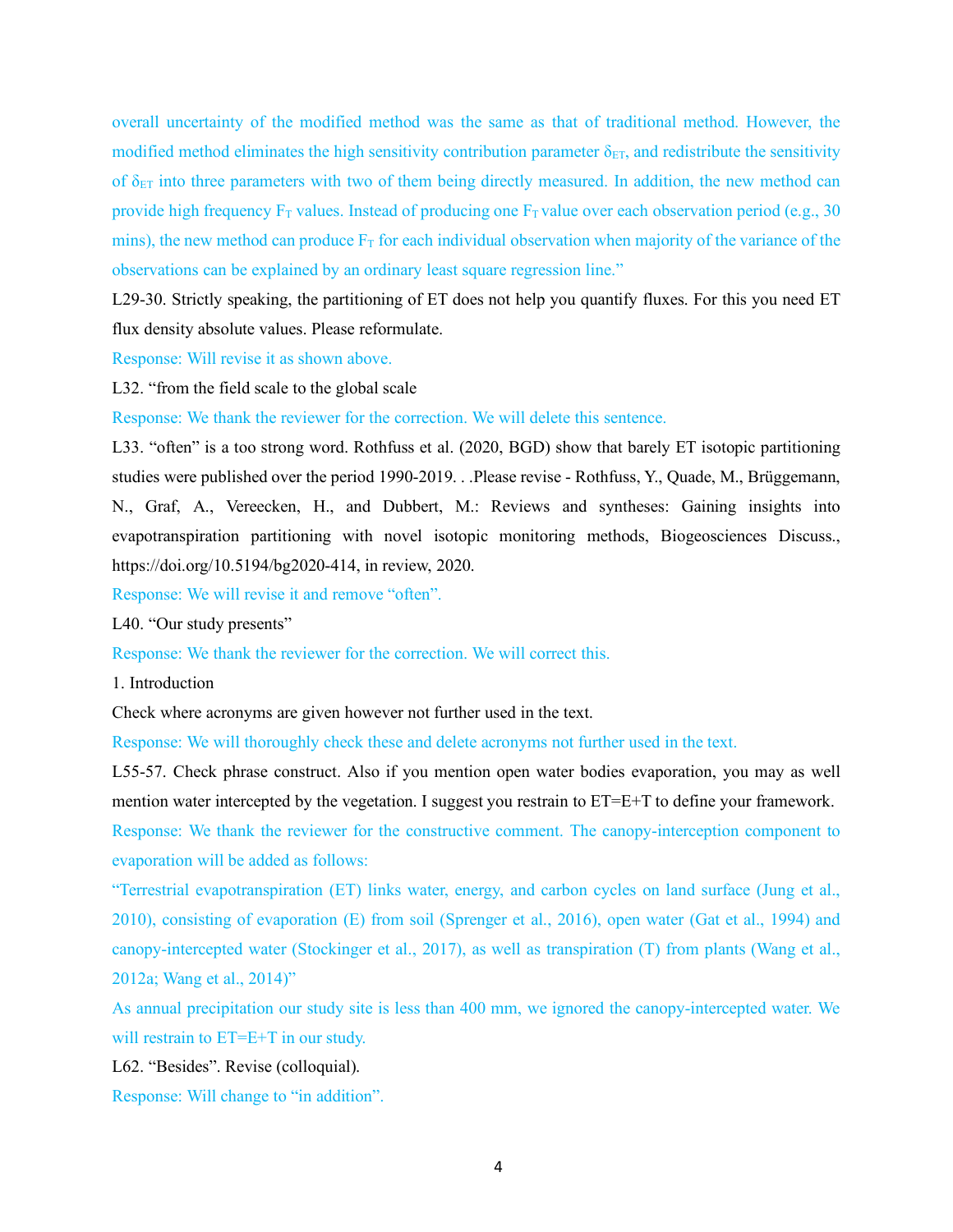L70. Sap flow measurements are not "direct measurements". Please rephrase.

Response: Will delete sap flow measurements here.

L75. Yepez et al. (2003) did not develop their own "isotope model", they used the KP method for δET, the Craig and Gordon (1965) model for δE, and the steady state assumption for δT. Please revise.

Response: We thank the reviewer for the constructive comment. We will change it to "isotope method". After a careful check of the origin of isotope-based T/ET model and Eq. (1), we think that it was first put forward by Moreira (1999) and Yakir (2000). We will update these citations.

L78-79. A flux cannot "result" in a concentration ratio. Please rephrase. In addition, you may skip or edit the (quite vague) statement "Hydrogen and oxygen isotopes are natural components of the hydrological cycle". Also: the physical principle driving the discrimination against water stable isotopes during E and T are the same (different in mass among the three isotopologues), only the boundary conditions and system state variables are different. Please rephrase.

Response: We thank the reviewer for the constructive comment and suggestions. We will delete the vague statement, and will rephrase the second sentence as follows:

"Hydrogen and oxygen isotopes are natural components of the water cycle. E and T have different isotopic compositions, which is caused by different boundary conditions and different system state variables (Rothfuss et al. 2020)."

L84. "suggested that . . ."

Response: Will change it as suggested.

L85-86. "resulting in either overestimation (Sutanto et al., 2012) or underestimation (Wu et al., 2017) of FT values compared to. . .".

Response: Will change it as suggested.

L86-87. A model sensitivity analysis does not inform on model error. I suggest writing something like "Most of the error associated with isotope-derived FT estimates propagates from that made in estimating δET". Also in the article of Cui et al. (2020), it reads something else, i.e., "Based on field observations, the uncertainties of end members δET, δT, and δE in the chamber method for δ18O (δ2H) were 0.7‰ (4.2‰, 1.1‰ (4.6‰, and 0.8‰ (4.7‰, respectively, while the uncertainties of δET (Keeling plot) and δE (C-Gmodel) in KeelingâA˘ RCG method for ˇ δ18O were 1.1‰ and 1.0‰˙'' Please revise.

Response: We thank the reviewer for the constructive comment and suggestions. We apologize for the confusion of sensitivity analysis and uncertainties analysis. We will revise L86-87 as follows:

"According to model sensitivity analysis, most of the errors associated with isotope-derived  $F_T$  estimates propagate from  $\delta_{ET}$ ."

L90. This is not the case for the study of Griffis et al. (2008). Please correct.

Response: We thank the reviewer for the correction. We will remove this citation here.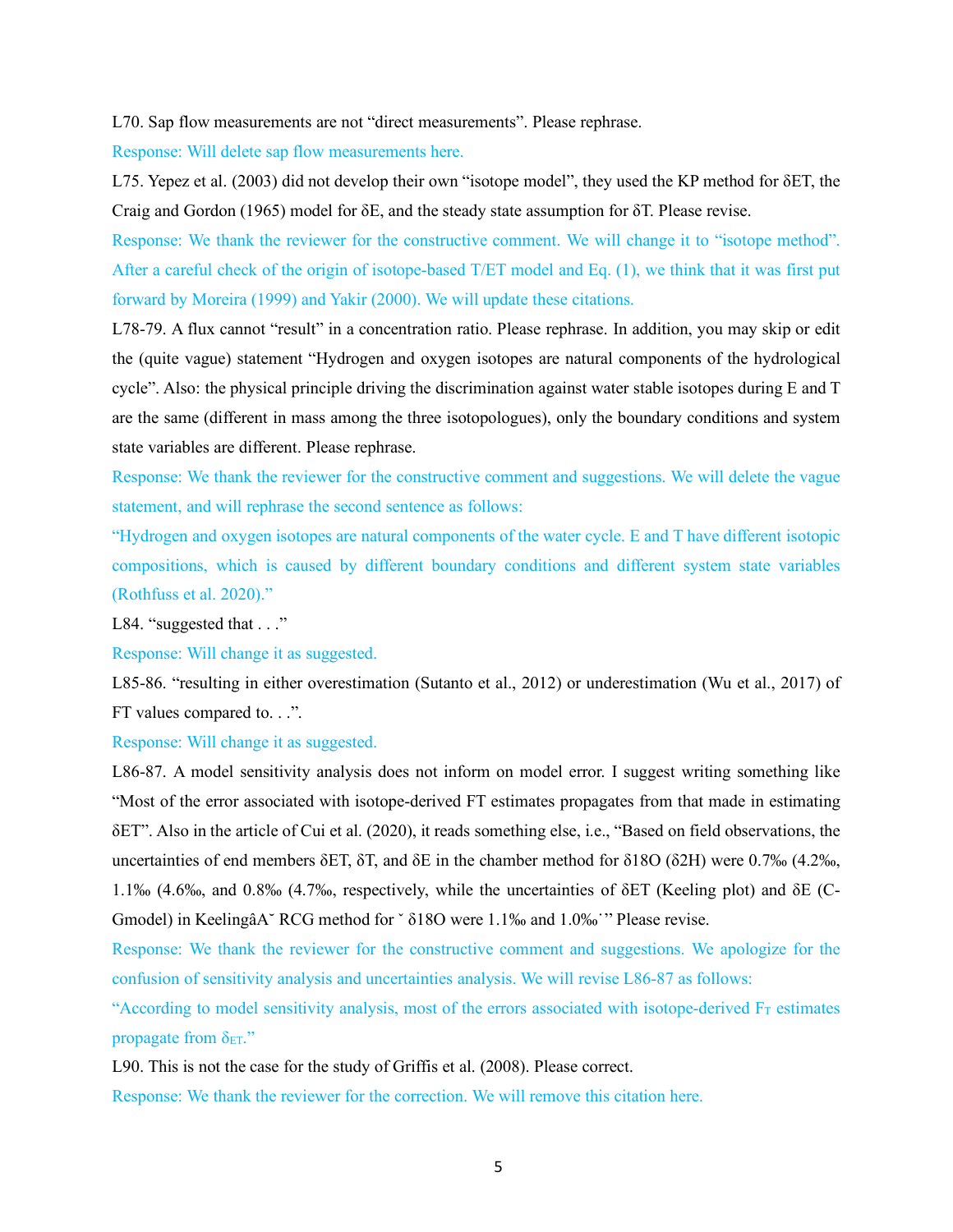L93. ", which leads. . ."

Response: Will change it as suggested.

L97-98. Please check English (grammar). I don't understand.

Response: Will change this sentence as follows:

"Large  $\delta_{ET}$  uncertainty in eddy covariance isotopic flux method is due to large uncertainty of the covariance between isotopic ratios and vertical wind speeds (Good et al., 2012)"

L99-100. Check English (grammar).

Response: Will change this sentence as follows:

"In some case,  $\delta_{ET}$  may be underestimated by more than 20% using hydrogen isotopes, regardless the methods adopted (Good et al., 2012; Cui et al., 2020)"

L100-101. This is obvious; consider removing.

Response: Will remove it as suggested.

L102. So, is it new, or "modified from"? Wording here is important.

Response: We thank the reviewer for the note here. Our method is modified from the traditional model. We will change all the "the new method" to "the modified method". We will revise this sentence as follows: "In this paper, we proposed a modified method to estimate  $F_T$  without the need of  $\delta_{ET}$  parameter.

L103-104. Please detail what the "identical instrumental setting" means in the current context.

Response: We thank the reviewer for the comment. We will revise this sentence as follows:

"In this paper, we proposed a modified method to estimate  $F<sub>T</sub>$  without the need of  $\delta_{ET}$  parameter. This modified method relies on the same measurements used for the traditional Keeling plot intercept method."

L104-105. "the new method was evaluated against..."

Response: Will change it as suggested.

2. Materials and Methods

- 2.1 Isotope-based ET partition methods
- 2.1.1 Traditional method

L114-120. Language quality drops here substantially. The explanations are hard to follow, although the mass-balance principle behind the KP is rather simple. The reader may try to find a link between Eq. (1) and Fig. (1), although there is none. Make this explicit, by moving/merging the text about the KP method further down L121.

Response: We thank the reviewer for pointing out the language issue. We apologize for our ambiguous expression. We think the content in L114-120 is irrelevant to the traditional ET partition method. We will move this part into L153, and will rewrite this part as follows:

"The relationships between pure  $\delta_E$  and pure  $\delta_T$  were demonstrated by an imaginary graph in **Fig. 1,** which was first proposed by Moreira et al. (1997). Line 1 is idealized Keeling plot line resulting from pure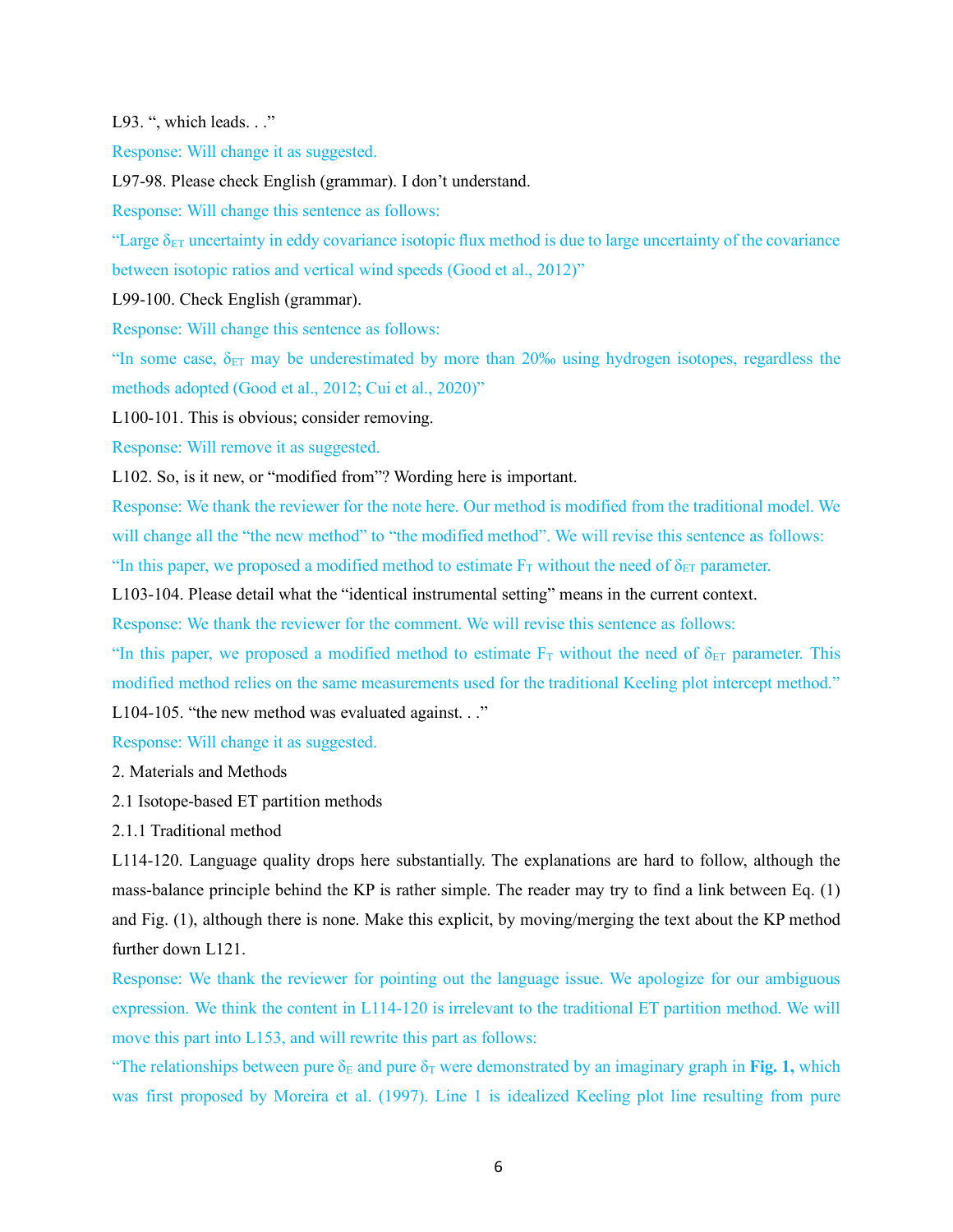evaporation, and line 2 is that of pure transpiration. The dashed area between line1 and line 2 represents all feasible Keeling plot lines mixed with E and T (i.e., ET). The intersection point of line 1 and line 2 indicated the source of background vapor. In other words, the y-axis of the intersection point represents the isotopic composition of background vapor  $(\delta_{bg})$ , and the x-axis of the intersection point represents the inverse of background water vapor concentration  $(1/C_{bg})$ ."

L111-112. Check English (sentence construct).

Response: We will change this part to "By measuring  $\delta_{E}$ ,  $\delta_{T}$  and  $\delta_{ET}$ ,  $F_{T}$  can be determined as:

$$
F_T(\delta_{ET}) = \frac{T}{ET} = \frac{\delta_{ET} - \delta_E}{\delta_T - \delta_E} \tag{1}
$$

L114. The "relationships of  $\delta E$  and  $\delta T$ " to what?

Response: We will change this sentence to "the relationships between  $\delta_E$  and  $\delta_T$ ".

L117-120. The interception point between line 1 and 2 is not the point of coordinate  $\delta_a$ , 1/C<sub>a</sub> since the lines cannot exist simultaneously. The ensemble of scenarios leading to different values of  $\delta_{ET}$  are not related at all.

Response: We apologize for our ambiguous expression of Figure 1. Lines 1 and 2 represent idealized pure evaporation and pure transpiration Keeling plot lines that occur simultaneously. Line 1 and 2 is also the upper and lower boundary of the dashed area, respectively. We will make this clearer in the revision.

L117-118. What is the source of ambient vapour? You mean background (local) water vapor, certainly.

L124. The distinction between "ambient" and "directly measured" is hard to make. I suggest referring to ambient air (what you measured) and background (local) air (what you could not directly measure).

Response: Yes, we mean "background vapor". We thank the reviewer for the suggestion. We will change all the original "ambient vapor" to "background vapor".

L125-130. I suggest simply saying that  $\delta_v$  and  $C_v$  are the mean computed values of the calibrated readings of the laser spectrometer over a given period of time. And please indicate the value of that period of time (e.g., 1 hour).

Response: We thank the reviewer for the suggestion. As suggested, we provided the value of observation period (30 minutes). After a careful thought, we still consider that conceptual  $\delta_y$  and  $C_y$  are adequate for Eq. 2. The Keeling-plot-based  $\delta_{ET}$  is the intercept from ordinary least squares (OLS) regression of  $1/C_{vi}$  versus  $\delta_{\rm vi}$ , which has no relationship with the mean  $\delta_{\rm v}$  and  $C_{\rm v}$  values.

L130-131. The KP is a scatter plot of  $1/C_v$  versus  $\delta_v$ . It is not the regression line. This is why a "linear" Keeling plot" does not make much sense. On a side note, if there is a way to measure  $C_a$  and  $\delta_a$ , then one can determine  $\delta_{ET}$  from k.

Response: We thank the reviewer for the comments. We agree that "linear Keeling plot" is not a proper expression. We will revise L125-L131 as follows: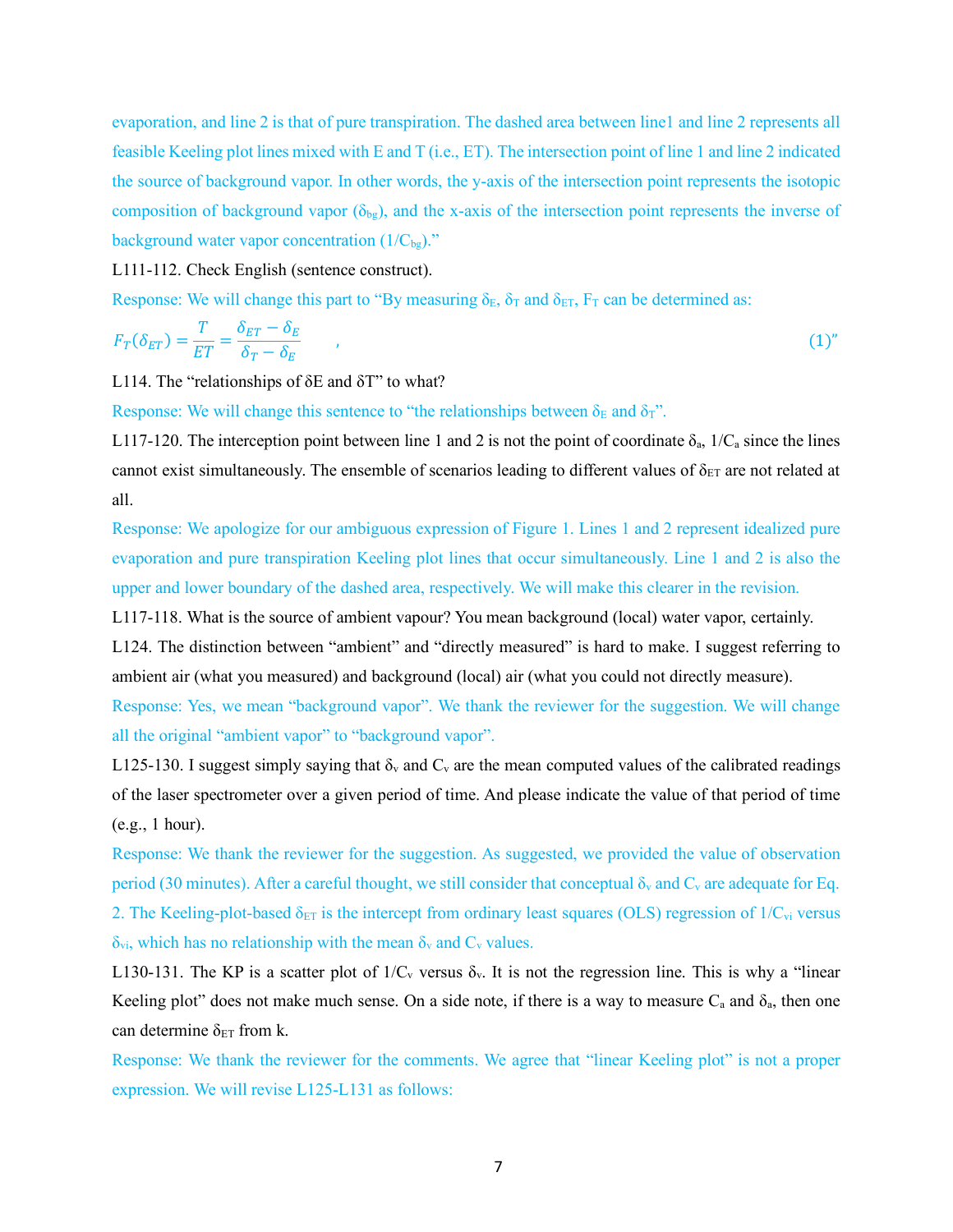"For a given time, with multiple directly measurements of  $C_{vi}$  and  $\delta_{vi}$  (the individual measurement of the vapor concentration and isotopic composition of water vapor, respectively) collected at various heights during one observation period (e.g., 30 minutes, Good et al., 2012), the intercept  $\delta_{ET}$  for this moment from ordinary least squares (OLS) regression of  $1/C_{vi}$  versus  $\delta_{vi}$  is able to be estimated (Zhang et al., 2011). The slope (k) of this OLS regression is defined as  $k=C_{bg}(\delta_{bg} - \delta_{ET})$ ."

L132-151. Please revise English thoroughly.

Response: We will thoroughly improve English in this paragraph.

L136-137. How can be the evaporation located in an entire layer? You should say that the "evaporation front isotopic composition is approximated by that of the water in the soil layer (0-5 cm)".

Response: We thank the reviewer for the comments. The definition of  $\delta_s$  will change to " $\delta_s$  is soil evaporation front isotopic composition approximated by that of the water in the soil layer (0-5 cm)".

L137. This is neither from a terminology standpoint nor a language standpoint correct: it should read something like "ε\* and  $\alpha$  are the liquid water-water vapor equilibrium fractionation value (% and fractionation factor (-), related by:. . ."

Response: We thank the reviewer for the suggestions. We will correct this sentence as below:

"ε\* and α are the liquid to gaseous equilibrium fractionation value (‰) and fractionation factor (dimensionless), respectively, which are related by the equation  $\varepsilon^*$ =1000(1-1/α)."

L142. "n" has nothing to do with water stable isotopes, rather with the overall aerodynamic conditions within and above the canopy (see e.g. Merlivat and Coantic, 1975).

Please explain why you consider laminar flow  $(n=0.67)$  here? This is quite unlikely to happen in the field. - Merlivat, L., and Coantic, M.: Study of Mass-Transfer at Air-Water-Interface by an Isotopic Method, J Geophys Res-Oc Atm, 80, 3455-3464, doi:Doi 10.1029/Jc080i024p03455, 1975.

Response: We thank the reviewer for the constructive comments. We apologize for the incorrect definition of laminar flow (n), and we will change it as suggested. As for the n value, we referred a study conducted in a rice field ( $n=2/3$ ). It was also explained by Merlivat and Coantic (1975) that  $n=2/3$  for smooth surface (Reynolds number  $< 0.13$ ) and n=0.5 for rough surface (Reynolds number  $> 2$ ). As our study site was located in an arid region, we considered a smooth surface laminar flow is proper in our study. In addition, it was reported that  $\varepsilon_k$  occupied only 1.2% contributions to the variations of  $F_T$  (Cui et al., 2020). Therefore, some variations of n will have little influence on  $F_T$ .

L144-145. Values for the diffusivity ratio coefficients have been revised back to those of Merlivat (1978) by Luz et al. (2009). Therefore I strongly suggest that you run the calculations anew.

- Luz, B., Barkan, E., Yam, R., and Shemesh, A.: Fractionation of oxygen and hydrogen isotopes in evaporating water, Geochim. Cosmochim. Acta, 73, 6697-6703, doi:DOI 10.1016/j.gca.2009.08.008, 2009. Response: We thank the reviewer for the constructive comments. Luz et al. (2009) stated that  $\alpha_{\text{diff}}$  (diffusion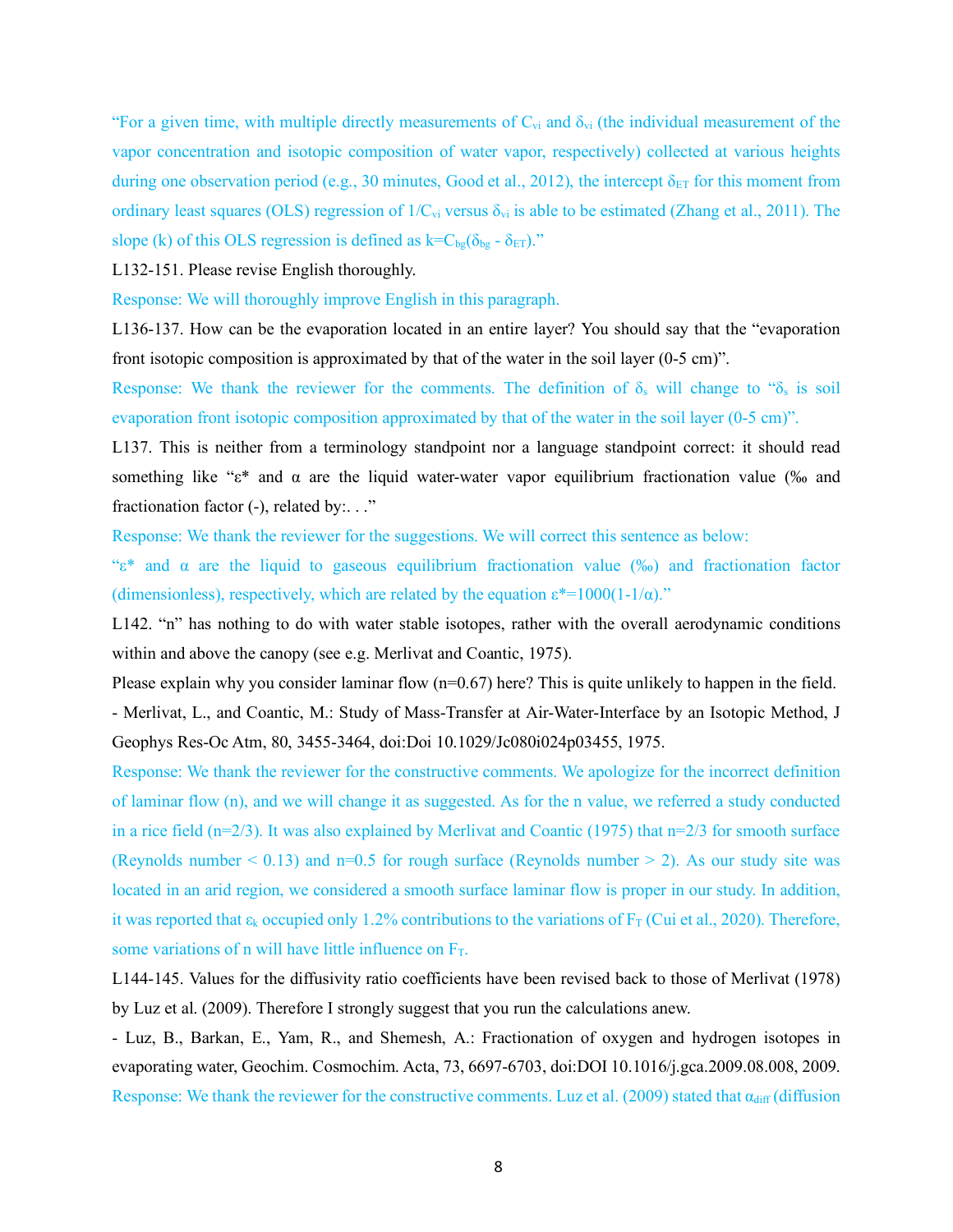fractionation factor) of <sup>18</sup>O is 1.02302 when the temperature is 20.1°C and D<sub>i</sub>/D is 0.9732. We will update the Di/D in our study and re-run our calculations.

L146. Why "also".

Response: Will delete "also".

L149. I suggest that the authors also take into account the increase of flow rate due to transpiration in the chamber as by Simonin et al. (2013). - Simonin, K. A., Roddy, A. B., Link, P., Apodaca, R., Tu, K. P., Hu, J., Dawson, T. E., and Barbour, M. M.: Isotopic composition of transpiration and rates of change in leaf water isotopologue storage in response to environmental variables, Plant Cell Environ, 36, 2190-2206, https://doi.org/10.1111/pce.12129, 2013.

Response: We thank the reviewer for the constructive comments. We assumed that transpiration rate of a plant was constant during the measurement, as the measurement time period in our study is 225s. The absolute value of coefficient of variations of  $C_v$  and  $C_m$  were both less than 0.002. We will add clarifications in our revised manuscript.

2.1.2 New ET partition method

L153-158. I would name the corners of the triangles "E", "T", and "ET" and the segments e.g., "EET" instead of "(δET-δE)". The latter is a segment length, not its geometrical representation.

L161. "Combining Eq  $(7)$  and Eq  $(8)$  yields to:"

Response: Will change them as suggested.

L162. Eq. (9) means that  $\pi-\gamma-\beta=\gamma+\beta$ , which leads to  $\beta+\gamma=\pi/2$ , therefore the remaining angle opposite to side "EET" is equal to 90 degrees (isosceles triangle), ultimately conditioning the positioning of the point of coordinate ( $1/C_v$ ,  $\delta_v$ ) on the linear regression (thus cannot be randomly selected). Or am I missing something? Response: We thank the reviewer for the comments. Eq. (9) actually means that  $sin(\pi-\gamma-\beta) = sin(\gamma+\beta)$ , rather than  $\pi$ -γ-β=γ+β. It is based on  $\sin(\pi$ -θ) =  $\sin\theta$ , here  $\theta = \gamma + \beta$ .

L165. This equation implies that  $\sin(\gamma)=1$ , which means that  $\gamma$  is now 90 degrees, thus the regression has slope k=0?? I am lost here...

Response: We thank the reviewer for the comments. Line 165 means that reduction of a common factor " $\sin(\gamma)$ " from line 164. " $\sin(\gamma)$ " cannot be zero, as  $0 < \alpha < \gamma < \pi - \beta < \pi$ . When  $0 < \gamma < \pi$ ,  $\sin(\gamma)$  must be greater than zero. To make the derivation more clearly, the derivation steps will be added as follows:

$$
\frac{\partial}{\partial x} = \frac{\sin \beta \cos \alpha \sin \gamma - \sin \beta \sin \alpha \cos \gamma}{\sin \alpha \sin \beta \cos \gamma + \sin \alpha \cos \beta \sin \gamma}
$$
  
= 
$$
\frac{-\sin \alpha \sin \beta \cos \gamma - \sin \alpha \cos \beta \sin \gamma + \sin \alpha \cos \beta \sin \gamma + \sin \beta \cos \alpha \sin \gamma}{\sin \alpha \sin \beta \cos \gamma + \sin \alpha \cos \beta \sin \gamma}
$$
  
= 
$$
\frac{-\sin \alpha \sin \beta \cot \gamma - \sin \alpha \cos \beta + \sin \alpha \cos \beta + \sin \beta \cos \alpha}{\sin \alpha \sin \beta \cot \gamma + \sin \alpha \cos \beta}
$$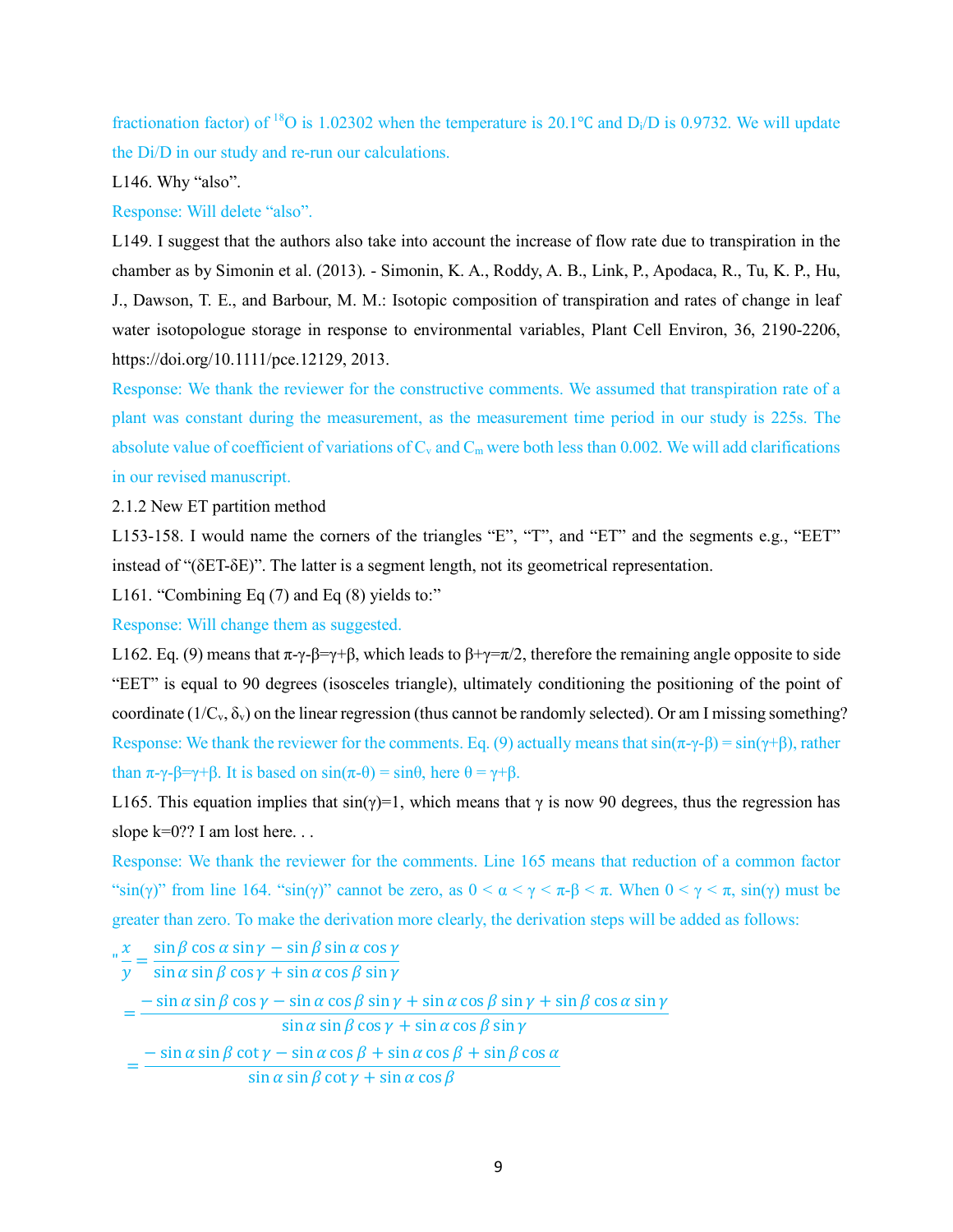#### $=\frac{\sin(\alpha + \beta)}{\sin \alpha}$ 1  $\frac{1}{\sin \beta \cot \gamma + \cos \beta} - 1$ "

# 2.2.2 Field Experiment

Please revise this section for language mistakes, e.g. "The switch process between two independent measurements were self-acting", "within the circulation.", "Our vapor calibration procedure was mainly corresponding to the study by Yuan et al. (2020)." "The isotopic compositions values relative to the Standard Mean Ocean Water (SMOW)."

Response: We thank the reviewer for the constructive comments. These sentences will be rephrased as follows:

"The switch process between two independent measurements were automatic. Since the analyzer records data every 0.9–1s, about 259–264 values for each inlet were recorded within one measurement cycle. Our vapor calibration procedure was mainly following Yuan et al. (2020). The isotopic compositions values in our study were reference to the Standard Mean Ocean Water (SMOW)."

L197-198. Give information about the sensors used.

Response: We thank the reviewer for the comments. Information about the sensors will be added as follows: "The soil temperature (CSI109, Campbell Scientific Inc., USA) was monitored at 5cm depth. Relative humidity (CSI215, Campbell Scientific Inc., USA) was measured at 2-meter-height with 10-min intervals." L199. Define "atmospheric vapor and mixed vapor" again here. It is not clear to what both expressions refer to.

Response: We thank the reviewer for the comments. We apologize for unclear expression here. The definition of atmospheric vapor and mixed vapor are in L203 and L206, respectively. We consider that the explanation of vapor in parenthesis is redundant. We will delete it here.

L214. "avoid residual issue". Do you mean "memory effects"? Please revise

Response: We thank the reviewer for the comments. Yes, we mean "memory effects". Will correct this.

L219. "minor acrylic glass frame"?

Response: We will use "the chamber" here to replace "minor acrylic glass frame".

L220. Soil was drilled, not its samples.

Response: Will correct this.

L223. "in liquid water mode"

Response: We thank the reviewer for the comments. The description of water vapor/liquid water isotope analyzer will be merged as follows:

"The sampling of vapor and soil water were conducted from June to August in 2017 and 2018 (sampling time points are shown in **Table 1**, which is specified hereinafter), and was measured using a water vapor/liquid water isotope analyzer (L2130-i, Picarro Inc., Sunnyvale, CA, USA). Vapor was collected by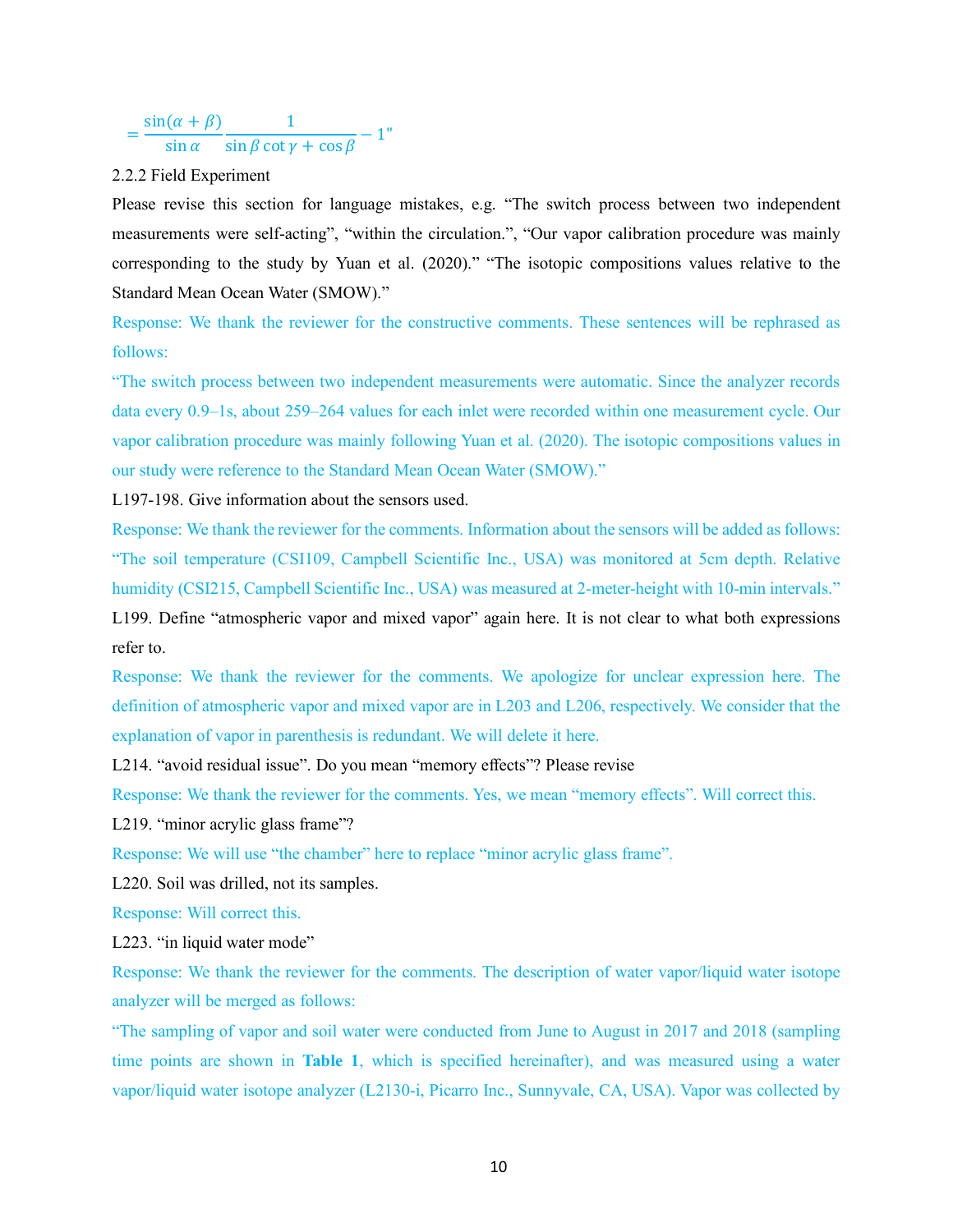### four gas traps from 7:00 am to 7:00 pm with two-hour interval."

Fig. 3. This is not needed, really... can you give the model name and part of the pump for sampling atmospheric air at canopy height, 2, and 3 meters height? What was the air sampling flow rate value?

Response: We thank the reviewer for the comments. We will add the information of the pump (Rocker R410, Rocker Scientific Co., Ltd, Taiwan) in this figure. The air sampling flow rate is 20L/min.

L224. Remove practical consideration ("As our water vapor isotope analyzer was occupied due to maintenance and other experiments"). It is not relevant to the reader.

### Response: Will remove this sentence.

L229. "A quantity control filter"?? You mean a "quality control filter. . .", certainly. Excluding values outside of range [0,1] is not part of a quality management procedure. It is the sign that, to the contrary, you failed at selecting the valid data prior calculation of FT! In other words, you are merely saying that you did not filtered your data.

Response: We thank the reviewer for the comments. We apologize for the oversight. We will convert the word into "quality control filter". In our study, the absolute value of coefficient of variations of  $C_v$  and  $C_m$ were less than 0.002, which was far below the critical value of 15% (Lovie, 2005) for an isotopic steady state in the chamber. To make more rigorous quality control, we have removed 11 data sets with standard deviations of  $C_m$  being more than twice (more than 28.94 ppm) of the average standard deviations of  $C_v$ (13.97 ppm).

This part will be revised as follows:

"Twelve days were chosen to conduct ET partition observation. In each day, the observation started at 7:00 am and end up with 7:00 pm, conducting in a 2-hour interval. Overall, we have 84 experimental data sets (Table 1). To avoid the influence of erratic transpiration flow rate in the chamber on the accuracy of  $\delta_{\rm T}$ , a quality control filter was used for the chamber method, measurements with standard deviations of  $C_m$  being more than twice (more than 28.94 ppm) of the average standard deviations of  $C_v$  (13.97 ppm) were removed. After the quality control, 73 experimental data sets remained."

2.2.3 Global Sensitivity Analysis

L231. "for both methods"

Response: Will remove "two".

L233. This does not make sense. You mean certainly something like: "quantify the contribution of change in each input parameter value to the overall change in modeled FT value."

Response: We thank the reviewer for the comments. We will revise the sentence as suggested.

L234. What does "The parameter interactions were considered in this approach" mean exactly? Response: We thank the reviewer for the comments. The sensitivity analysis we use here is Sobol-based global sensitivity analysis. Generally, in a model, parameters control the outcome. Traditional local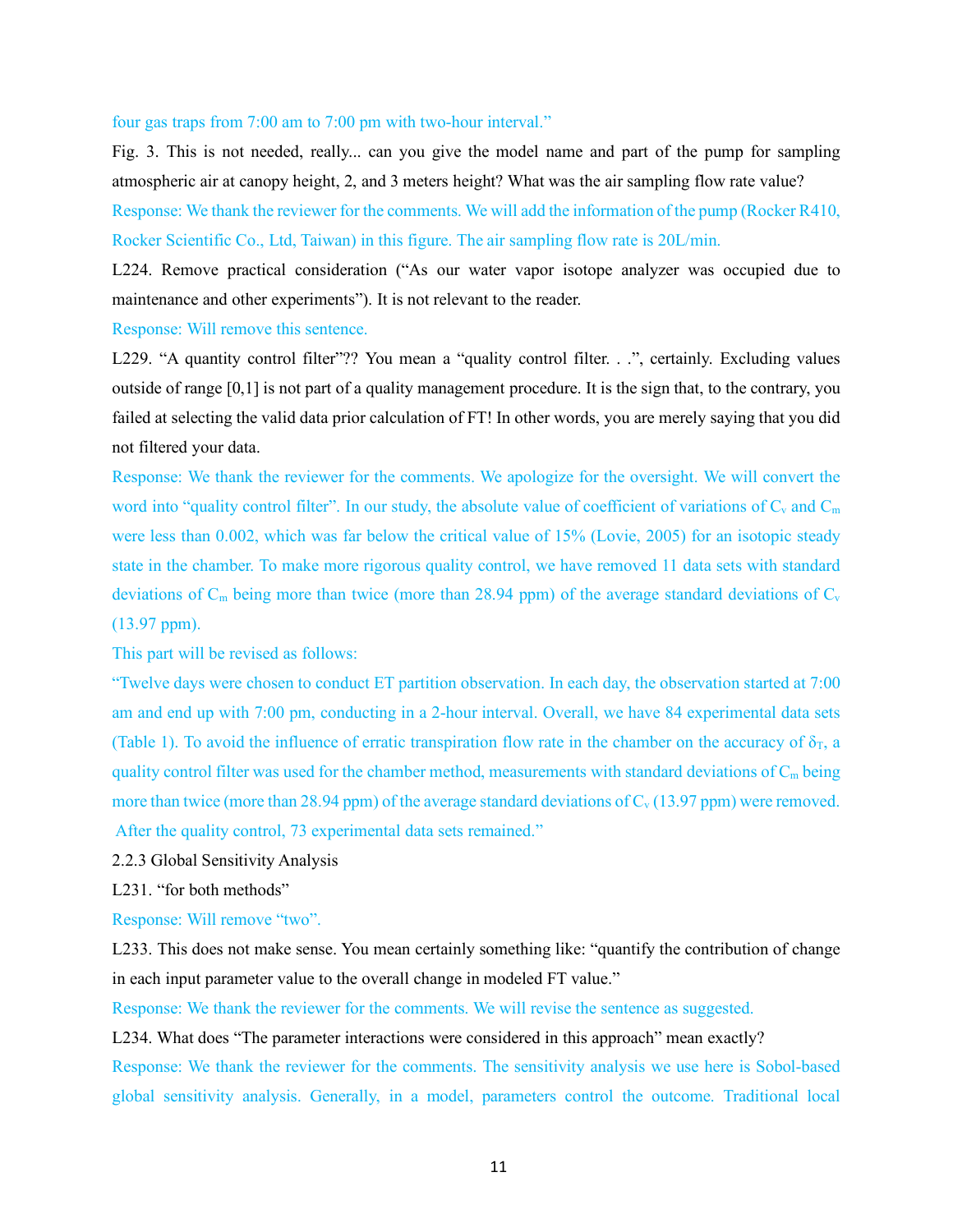sensitivity analysis cannot consider the situation that all parameters change simultaneously, while Sobolbased global sensitivity analysis can.

L237. Please list the parameters, to which you tested the model sensitivity, with ranges of variations. Response: We thank the reviewer for the comments. The parameters to test the model sensitivity were listed below:

| $\delta_{\text{ET}}(\%0)$                                                         | $\delta_{\rm T}(\%$ o) | $\delta_{\rm E}(\%$ <sub>0</sub> | $k(ppm*%$ <sub>0</sub> ) $\delta_v(%$ | $C_v(ppm)$ |
|-----------------------------------------------------------------------------------|------------------------|----------------------------------|---------------------------------------|------------|
| mean -11.79311628 -8.496886599 -28.75105471 -32317.81763 -13.46759392 19284.02092 |                        |                                  |                                       |            |
| stdev 2.339046162 1.981848063 6.955747383 48437.76936 2.002301191 5281.896129     |                        |                                  |                                       |            |
|                                                                                   |                        |                                  |                                       |            |

The mean values and standard deviation values were based on all data passed quality control filter in Table 1. The ranges of variations were (mean value-stdev value, mean value+stdev value). We will add this part in the supplement.

# Results and Discussion

3.1 Comparisons of the new method with the traditional method

L245. Choose a more explicit title (this goes as well for titles of sections 2.1.1 and 2.1.2)

Response: We thank the reviewer for the comments. We will change the title 2.1 to "The validation of the modified method".

L250-252 and Fig 4. This is surprising considering the set of equations above. . .Can you report the RMSE of the linear model? Explain the "\*\*\*" in Fig. 4. Does the R2 value applies when the Y-intercept is set to 0?

Response: We thank the reviewer for the comments. After the quality control being applied to the chamber method, we obtained 73 data sets. We also removed three datasets with  $F<sub>T</sub>$  value larger than one. In the end 70 data sets were used. In the linear model (new **Fig. 4**), we defined intercept=0. Then RMSE=0.047. "\*\*\*" in Fig. 4 indicates  $p \le 0.001$ . Some regression parameters are shown as follows:

| Equation                       | $y = a + b*x$         |  |  |
|--------------------------------|-----------------------|--|--|
| Plot                           | в                     |  |  |
| Weight                         | No Weighting          |  |  |
| Intercept                      | $0 + -$               |  |  |
| <b>Slope</b>                   | $1.00035 \pm 0.00794$ |  |  |
| <b>Residual Sum of Squares</b> | 0.19649               |  |  |
| Pearson's r                    | 0.99783               |  |  |
| R-Square (COD)                 | 0.99567               |  |  |
| Adj. R-Square                  | 0.99561               |  |  |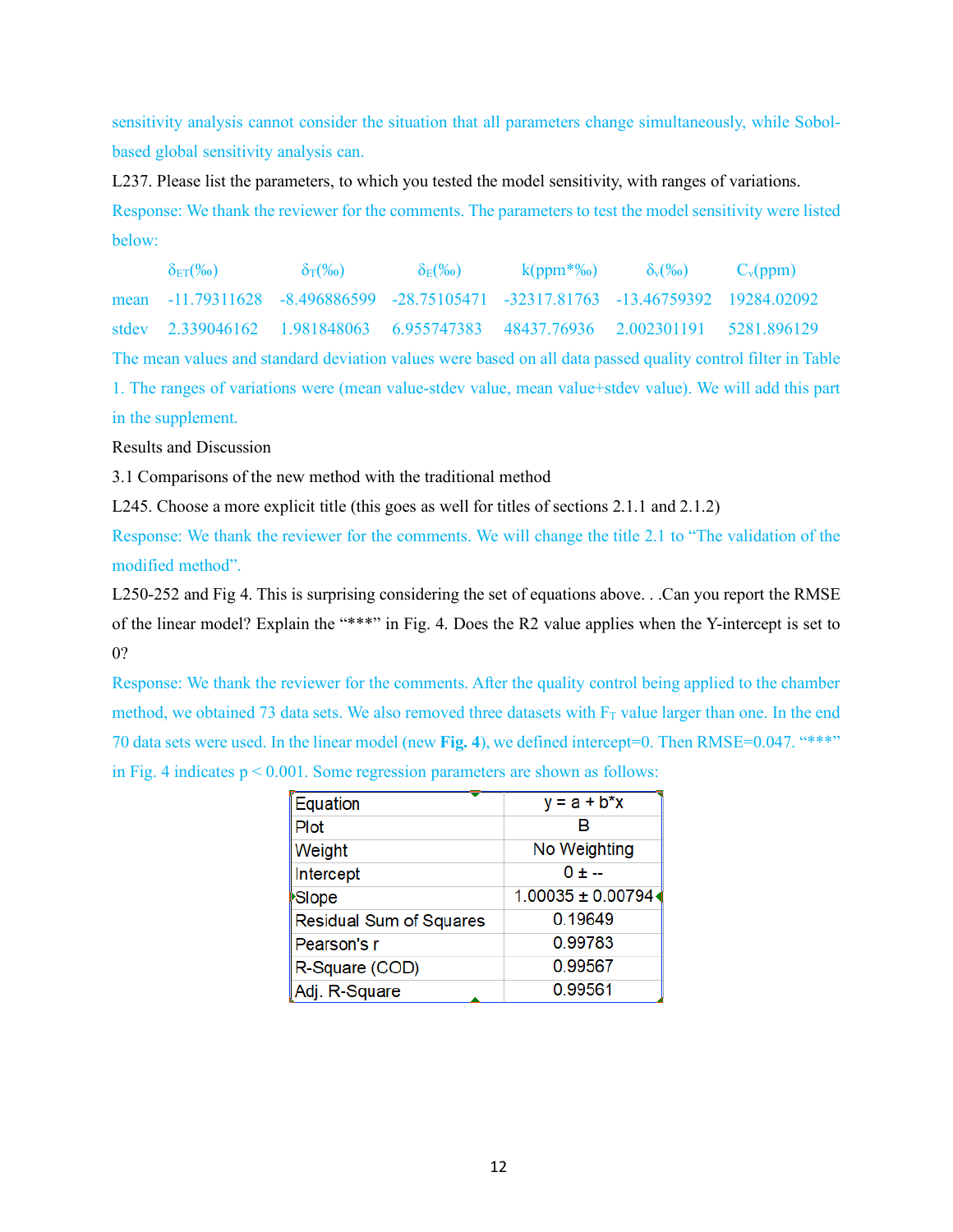

Fig. 4 Comparison of transpiration fraction in the total evapotranspiration between traditional  $F_T(\delta_{ET})$ method and the modified  $F_T(\delta_y)$  method.

3.2 The advantages of the new method compared with the traditional method

3.2.1 The elimination of high sensitivity contribution parameter δET

Please revise titles 3.2 and 3.2.1.

I have a fundamental problem with this section. You are investigating the sensitivity of a model to a set of parameters. It does not inform on the error you make. These are two different things! Therefore the statement "This result indicated that Keeling-plot-related parameters (δET and k) brought most of the uncertainty to estimate FT." is not valid.

Response: We agree with the reviewer about the sensitivity and uncertainty analyses. We added a new section for uncertainty analyses.

3.2.2 The new method avoids extrapolation of Keeling plot

Please revise title.

Response: We will revise the title.

L274-275. Maybe mention that this study was performed in the lab, so the conditions do not reflect nature. Response: We thank the reviewer for the constructive comments. We will revise the 3.2 section thoroughly:

"3.2 The uncertainty and sensitivity of both two methods

3.2.1 Uncertainty analysis

This means all the parameters need to be independent. However, the parameters k,  $\delta_v$  and  $1/C_v$  are related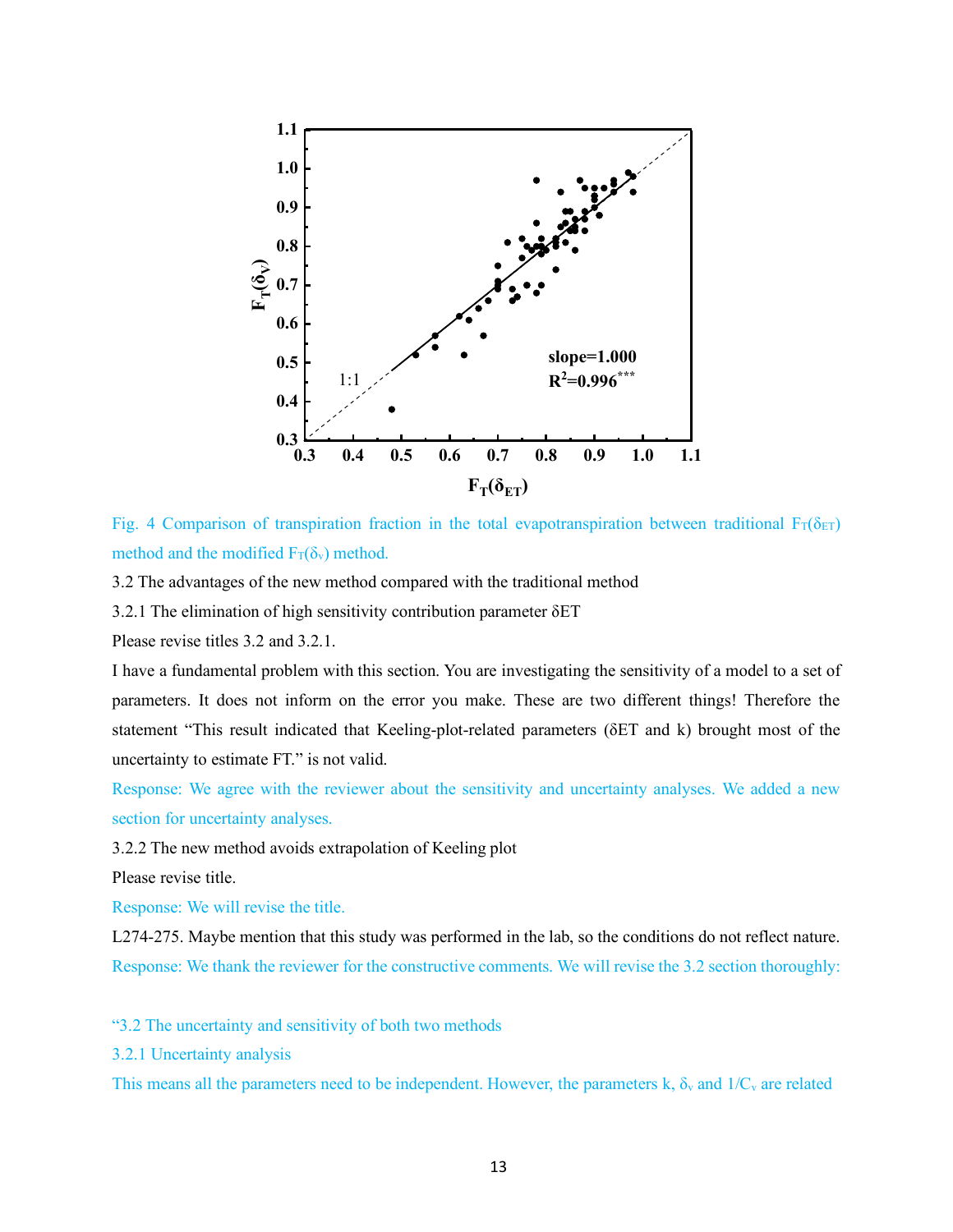to each other in the new method. Therefore, instead of using the traditional uncertainty analysis of T/ET by Phillips and Gregg (2001) and Rothfuss et al (2010), we used error propagation principle to analyze the uncertainty difference between the traditional  $F_T$  method and our method. The uncertainty analysis of traditional method was based on the theory of first-order Taylor series approximation of variance (Phillips and Gregg, 2001). All parameters need to be independent. However, the parameters k,  $\delta_y$  and  $1/C_y$  are related to each other in the modified method. Therefore, instead of using the traditional uncertainty analysis of T/ET by Phillips and Gregg (2001) and Rothfuss et al (2010), we used error propagation principle to analyze the uncertainty difference between the traditional  $F_T$  method and our method. To compare the uncertainty between the traditional  $F_T$  method and our method, we first define,

$$
b = -\frac{\overline{1}}{c_v}k + \overline{\delta_v} \quad , \tag{16}
$$

such that:

$$
F_T(\delta_v) = -\frac{\overline{1}}{c_v} \frac{k}{(\delta_T - \delta_E)} + \frac{\overline{\delta_v} - \delta_E}{\delta_T - \delta_E} = \frac{b - \delta_E}{\delta_T - \delta_E} \quad , \tag{17}
$$

Here note that b,  $\delta_E$  and  $\delta_T$  are independent. If k is associated with an error  $\sigma_k$ , b will have an error  $\sigma_b$ propagated by  $\sigma_k$ . Then we will have:

$$
b + \sigma_b = -\frac{\overline{1}}{c_v}(k + \sigma_k) + \overline{\delta_v} \quad , \tag{18}
$$

Combining Eq. (16) and Eq. (18), we will have

$$
\sigma_b = -\frac{1}{c_v} \sigma_k \quad , \tag{19}
$$

Additionally, the only difference between Eq. (1) and Eq. (17) is the item  $\delta_{ET}$  in Eq. (1) and the item b in Eq. (17). To understand the error propagation principle from the slope to the intercept in the Keeling plot approach, we established two equations to describe point ( $\frac{1}{c_v}$ )  $\frac{1}{c}$ ,  $\overline{\delta_v}$ ) on both the OLS fitting line and the OLS fitting line considering the error terms of k and  $\delta_{ET}$ .

$$
\overline{\delta_v} = k \frac{\overline{1}}{c_v} + \delta_{ET} \quad , \tag{20}
$$

$$
\overline{\delta_v} = (k + \sigma_k) \frac{\overline{1}}{c_v} + (\delta_{ET} + \sigma_{ET}) \quad , \tag{21}
$$

where  $\sigma_{ET}$  is the variance of  $\delta_{ET}$ .

Combining Eq. (20) and Eq. (21), we will have

$$
\sigma_{ET} = -\frac{1}{c_v} \sigma_k \quad , \tag{22}
$$

Comparing Eq. (19) and Eq. (22), we can conclude  $\sigma_b = \sigma_{ET}$ . As Eq. (17) is the same as Eq. (1) whose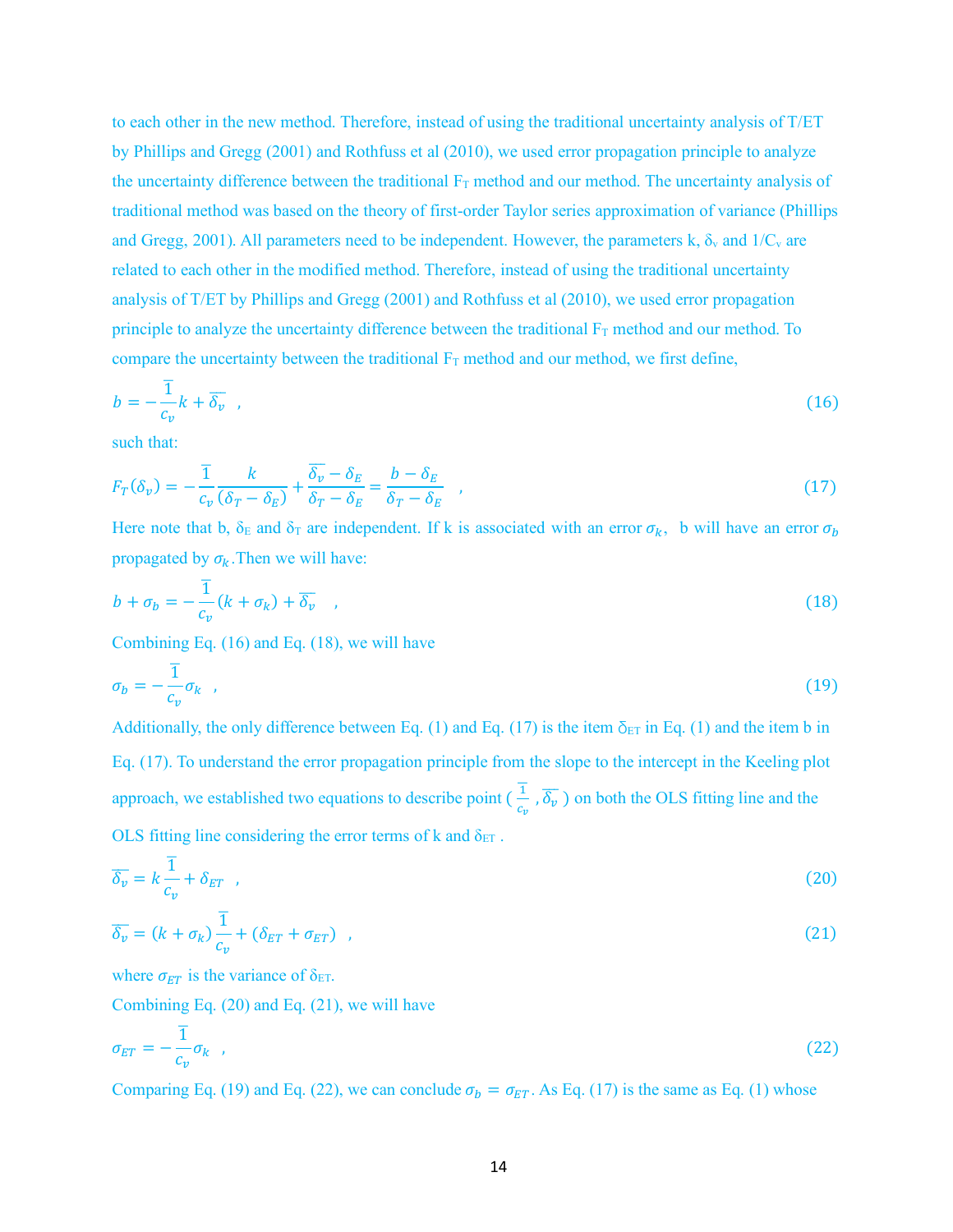$\delta_{ET}$  is replaced by b, the uncertainty of our method to quantify  $F_T$  is the same as that of traditional method."3.2.2 Global sensitivity analysis

Global sensitivity analysis was conducted for both traditional method (**Fig. 5a**) and modified method (**Fig. 5b**). As for the traditional method,  $\delta_{ET}$  contributed to 59% of the sensitivity of  $F_T$ , significantly larger than those of  $\delta_{\rm T}$  and  $\delta_{\rm E}$ . The high sensitivity contribution of parameter  $\delta_{\rm ET}$  was also reported by a previous study (Cui et al., 2020). Generally, great uncertainty of  $\delta_{ET}$  was revealed in Keeling plot method, fluxgradient method and eddy covariance isotopic flux method (Good et al., 2012), which resulted in large  $F_T$ uncertainty when  $\delta_{ET}$  was used in the traditional method on the basis of sensitivity analysis in our study and others' research (Cui et al., 2020). While in the modified method, the parameter with the largest sensitivity contribution was k (46%). This result indicated that Keeling-plot-related parameters ( $\delta_{ET}$  and k) brought most of the uncertainty to estimate  $F_T$ . The modified method eliminates the high sensitivity contribution parameter  $\delta_{ET}$ , and separated the sensitivity of  $\delta_{ET}$  into more primitive three parameters k,  $\delta_{v}$  and C<sub>v</sub>. Meanwhile, the sensitivity contributions of parameter  $\delta_E$  and  $\delta_T$  were reduced using the new method (7%) and 18%) compared with the traditional method (12% and 29%)."

In addition, we will add 3.3 section to show the advantage of the modified method. Details are shown as follows:

# "3.3 The advantages of the modified method

Our method has two advantages. First, after we use k and point  $(1/C_v, \delta_v)$  to replace  $\delta_{ET}$ , the sensitivity contributions of  $\delta_{ET}$  are distributed into k, C<sub>v</sub> and  $\delta_{v}$ . Importantly, the uncertainty of C<sub>vi</sub> and  $\delta_{vi}$  is relying on the precision of the isotope analyzer, which has the potential to keep improving in the future. As a result, our method potentially reduces the uncertainty of isotope-based ET partition approach. Second, we are able to insert each individual point of  $(1/C_{\rm vi}, \delta_{\rm vi})$  into our method to obtain a high frequency  $F_T$  distribution (the output frequency of  $F_T$  could be as same as the output frequency of *in situ* isotope analyzer) when assumed that k is a constant during an observation unit (e.g., 30 min). There is no need for additional assumptions for such calculations. Based on  $F<sub>T</sub>$  distribution during each observation unit, we are able to calculate a confidence interval of  $F_T$  based on our method rather than traditional method. To assess the variation of  $F_T$ due to the approximate calculation of Keeling plot relationship, residual sum of squares (RSS) in linear regression of the Keeling plot, was considered. By ensuring the least RSS, each individual point of (1/Cvi,  $\delta_{\rm vi}$ ) will then regard as (1/C<sub>vi</sub>,  $\widehat{\delta_{v_1}}$ ), where  $\widehat{\delta_{v_1}}$  stand for the y-axis value of (1/C<sub>vi</sub>,  $\widehat{\delta_{v_1}}$ ) which on the Keeling plot regression line. We defined  $F_T$  is an idealized  $F_T$  value substitute into  $\delta_{vi}$  as  $\delta_{v}$ , and  $1/C_{vi}$  as  $1/C_{v}$ , which is described as follows:

$$
F_{T_i} = -\frac{1}{C_{\nu_i}(\delta_T - \delta_E)}k + \frac{\delta_{\nu_i} - \delta_E}{\delta_T - \delta_E} \tag{17}
$$

As each individual point (1/C<sub>vi</sub>,  $\widehat{\delta_{v_i}}$ ) on the Keeling plot regression line must meet the relationship in Eq.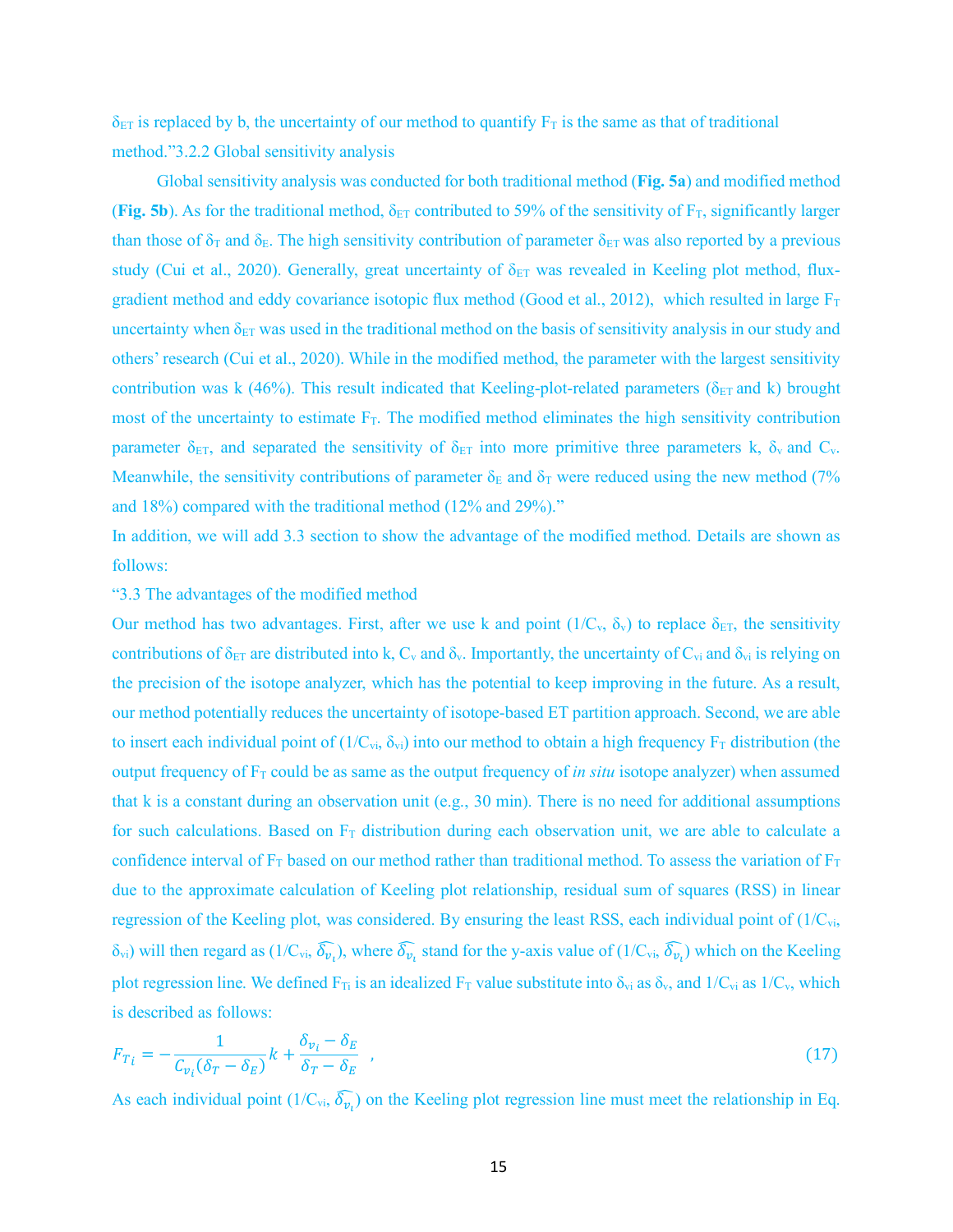(14), we have:

$$
\widehat{F_{T_1}} = F_T = -\frac{1}{C_{\nu_i}(\delta_T - \delta_E)}k + \frac{\widehat{\delta_{\nu_i}} - \delta_E}{\delta_T - \delta_E} \quad , \tag{18}
$$

where  $\widehat{F}_{T_i}$  stands for the estimated value of  $F_{T_i}$  which is exactly equal to F<sub>T</sub>. Then the residual error of F<sub>Ti</sub>  $(R<sub>i</sub>)$  is shown as:

$$
R_i = F_{T_i} - \widehat{F_{T_i}} = (\delta_{\nu_i} - \delta_{\nu}) \frac{1}{\delta_T - \delta_E} = \frac{R_{\delta_{\nu_i}}}{\delta_T - \delta_E} \tag{19}
$$

where  $R_{\delta_{\nu_i}}$  represents the residual error of y-axis value on Keeling plots. Then we have:

$$
F_{T_i} = F_T + R_i = -\frac{1}{C_v(\delta_T - \delta_E)}k + \frac{\delta_v - \delta_E}{\delta_T - \delta_E} + \frac{R_{\delta_{v_i}}}{\delta_T - \delta_E} \tag{20}
$$

as R<sub>i</sub> is derived from the least squares regression of  $(1/C_{vi}, \delta_{vi})$ , then we have a normal distribution  $R_i \sim N(0, \frac{\sum_{i=1}^{n} R_{\delta_{vi}}^2}{n})$  $\frac{R_{\delta v_i}^2}{n}$ ) (Hogg et al., 2005). Then we have another normal distribution  $F_{T_i} \sim N(F_T, \frac{\sum_{i=1}^n R_{\delta v_i}^2}{n(\delta_T - \delta_E)^2})$  $\frac{2i(1-\delta_{vi})}{n(\delta_T-\delta_E)^2}$ based on the properties of normal distributions (for a defined function  $y = ax + b$ , where a and b are constant real numbers, if  $x \sim N(\mu, \sigma^2)$ , we have  $y \sim N(a\mu + b, (a\sigma)^2)$  (Hogg et al., 2005)), which is the distribution of  $F_T$  based on the variation of  $C_{vi}$  and  $\delta_{vi}$  in one observation period. As a result, 95% confidence interval of F<sub>T</sub> should be  $(F_T - \frac{3}{\delta_T - \delta_E})$  $\sqrt{\frac{\sum_{i=1}^{n} R_{\delta_{\nu_i}}^2}{n}}$ ,  $F_T + \frac{3}{\delta_T - \delta_E}$  $\sqrt{\frac{\sum_{i=1}^n R_{\delta_{vi}}^2}{n}}$  $\frac{n_{opt}}{n}$ ), which means that F<sub>T</sub> value will be 95% possibility on this interval (3 $\sigma$  principle) (Hogg et al., 2005). The item  $\sum_{i=1}^{n} R_{\delta_{v_i}}^2$  is as well as RSS in the OLS regression of the Keeling plots. The length of the confidence interval (l) is then defined as

 $\overline{6}$  $\frac{6}{6r^2 - 6E}$  (Hogg et al., 2005). More than a specific point of F<sub>T</sub>, the new method provided a distribution of  $F_T$  for each observation unit, which contains a 95% confidence interval. The confidence interval of  $F_T$ will be shown in the revision."

# Reference

- Cui, J., Tian, L., Wei, Z., Huntingford, C., Wang, P., Cai, Z., Ma, N., Wang, L., 2020. Quantifying the controls on evapotranspiration partitioning in the highest alpine meadow ecosystem. **Water Resources Research** 56, e2019WR024815.
- Good, S.P., Soderberg, K., Wang, L., Caylor, K.K., 2012. Uncertainties in the assessment of the isotopic composition of surface fluxes: A direct comparison of techniques using laser-based water vapor isotope analyzers. **Journal of Geophysical Research: Atmospheres** 117, D15301.
- Hogg, R.V., McKean, J., Craig, A.T., 2005. Introduction to mathematical statistics. Pearson Education.
- Merlivat, L., Coantic, M., 1975. Study of mass transfer at the air-water interface by an isotopic method. **Journal of Geophysical Researc**h 80, 3455-3464.
- Moreira, M., Sternberg, L., Martinelli, L., Victoria, R., Barbosa, E., Bonates, L., Nepstad, D., 1997. Contribution of transpiration to forest ambient vapour based on isotopic measurements. **Global Change Biology** 3, 439-450.